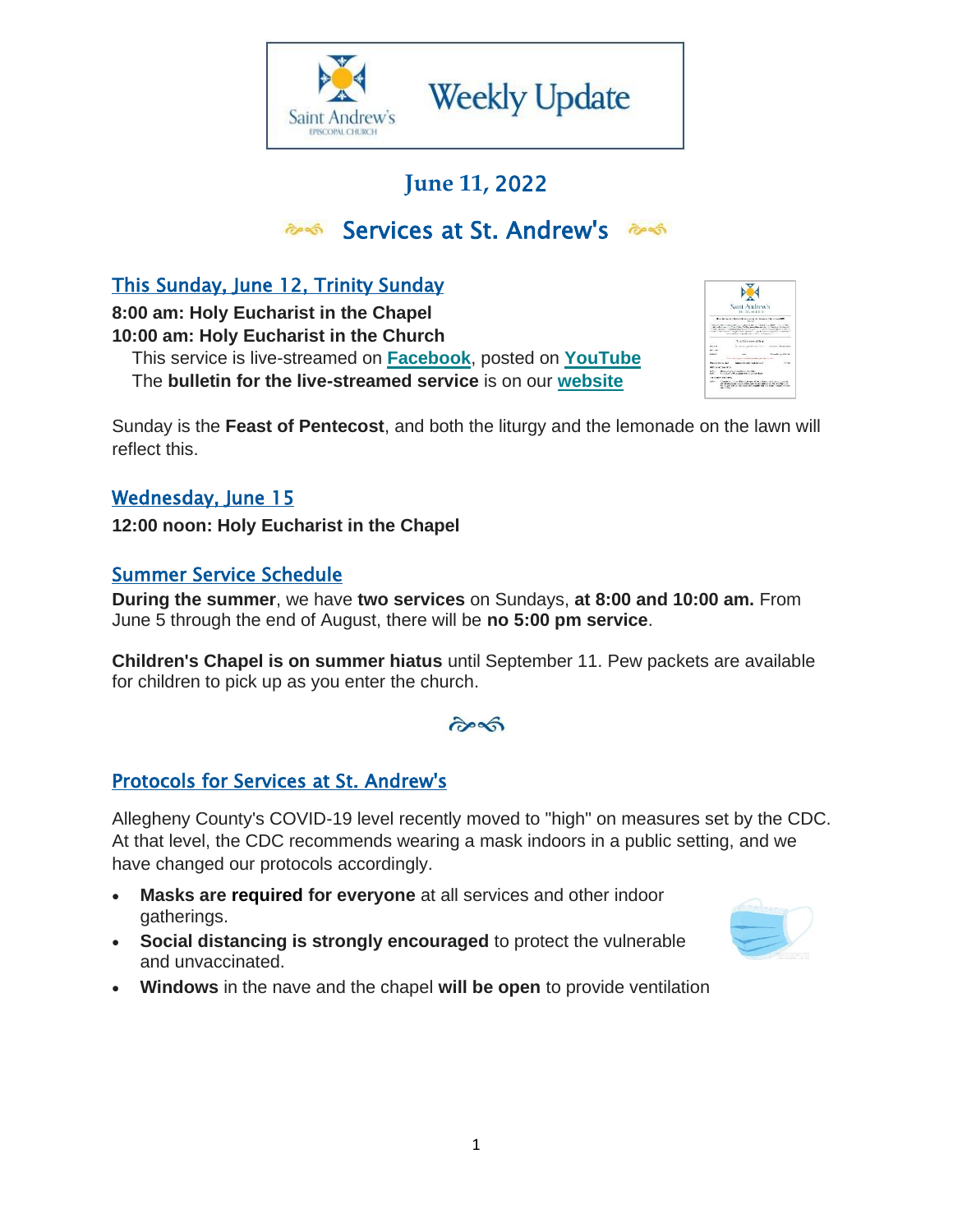#### Lemonade on the Lawn

All are welcome to join us on the lawn tomorrow **after the 10:00 service for lemonade and other refreshments.** This is an opportunity for all of us to **greet each other** in person and especially to **introduce ourselves** to people we haven't met yet. We have **quite a few newcomers** these days!



## and St. Andrew's and

#### Yard Sale a Huge Success!



Our Yard Sale Captain, Arthur Noonan, reports that **we raised over \$1600 at the Yard Sale for our Outreach Ministries**! He also asked that we **give a shout-out to everyone who helped with the sale** those who moved donations to Brooks Hall, sorted and priced, set up the sale early Sunday morning (some of the setup crew are pictured here), worked the three shifts of the sale, took pictures, and

dismantled the sale. So many pitched in that it's impossible to name everyone, so **please** just **accept our thanks**!

Our thanks also go to the representatives from our Outreach Ministries partners who came to the yard sale. **Vikki Garner from the Neighborhood Academy** and **Aubrey Parke from Hello Neighbor** brought information on their organizations and had a number of good discussions with people who came to the sale.



#### Jazz on the Lawn



On **Saturday, June 25, from 4:30 to 6:30 pm**, join pianist Joseph Sheehan, bassist Paul Thompson, and drummer Jason Washington Jr. for **a performance of jazz music on St. Andrew's lawn**. They will perform varied selections showcasing jazz's variety, creativity, and vitality, as well as the legacy of jazz in Pittsburgh.

**Jak's Bakery** will provide a menu of **savory and sweet items as well as salads, a chilled soup, and drinks**. Based in Bulgarian tradition and Mediterranean influenced, items can be mixed and matched to create a perfectly jazzy picnic dinner and dessert! Dairy-free, vegetarian, and vegan options available. Several tables will be set up near the food tents.

Let's all gather with our blankets or lawn chairs for this fun and relaxing late afternoon on the lawn!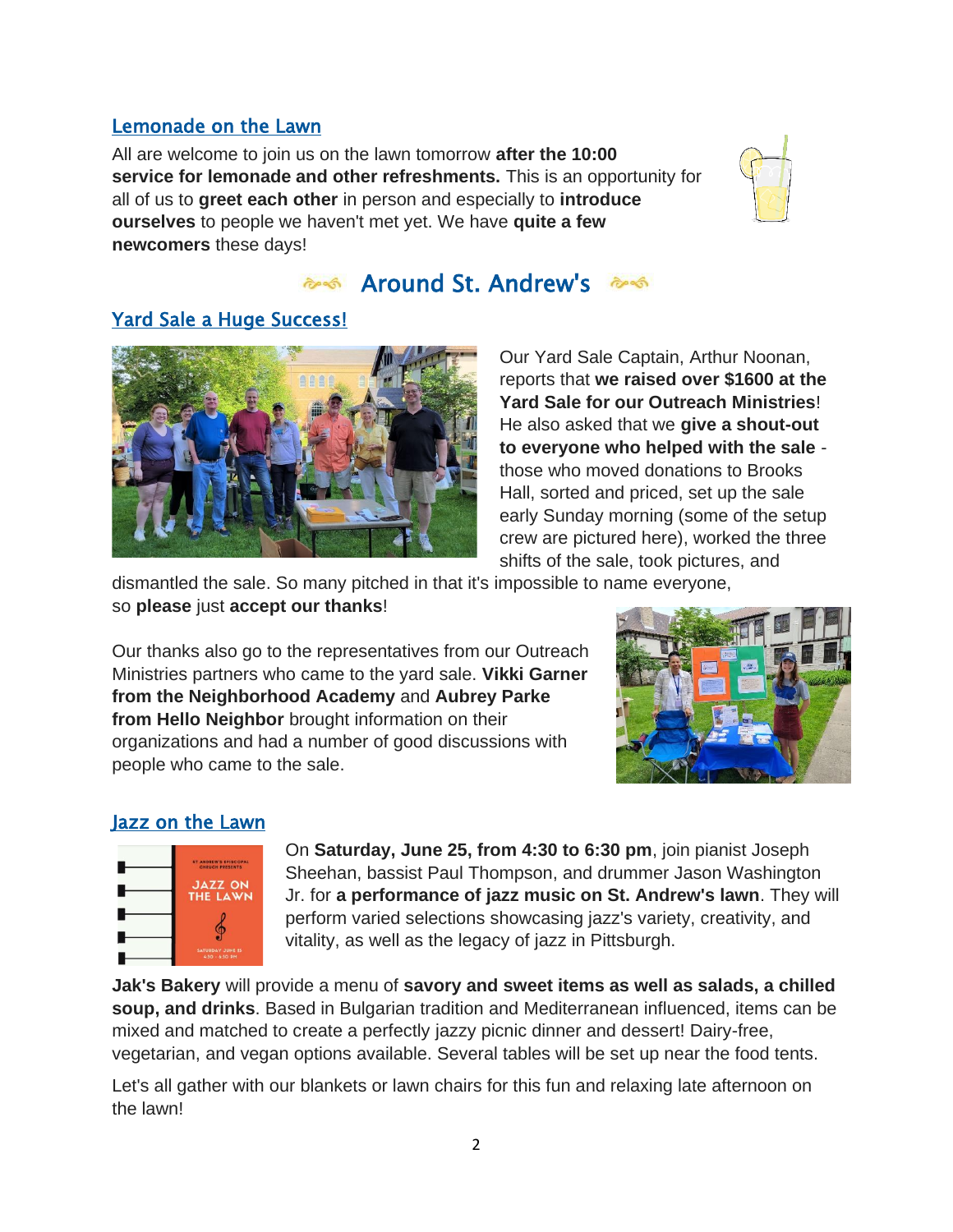### St. Andrew's VBS 2022: The Flood

This August, St. Andrew's is excited to offer **Vacation Bible School** (VBS)!

**Through music, stories, and crafts, kids will learn about their super important role in God's story**. We will be diving into the **story of Noah**, exploring how God protects creation



even in the middle of a flood and in a world full of giants. We invite children from kindergarten to fifth grade into the story of giants, the ark, lots of animals, and the first rainbow!

VBS will run on **August 23, 24, and 25** at St. Andrew's from **5:00 - 7:00 pm**. **Dinner will be provided** each evening. There is no charge for VBS.

To register, please contact Fr. Luke [\(lukezerra@standrewspgh.org\)](mailto:lukezerra@standrewspgh.org?subject=Vacation%20Bible%20School).

## **Beloved Community Corner 2006**

#### Beloved Community Initiative



The **Beloved Community Initiative (BCI)** seeks to promote the liberating and reconciling love of Jesus Christ, particularly as it relates to racial justice and reconciliation. This is a national initiative of The Episcopal Church, carried out at the diocesan and parish level. **Arthur Noonan** [\(arthurnoonan@gmail.com\)](mailto:arthurnoonan@gmail.com?subject=Beloved%20Community%20Initiative) is the coordinator for St. Andrew's, and you can get an overview of upcoming events for 2022 and other information on the BCI initiative

at the **diocesan BCI website,** [\(www.bcipittsburgh.org\)](https://standrewspgh.us19.list-manage.com/track/click?u=56b4f26646e0f9a4a1242fae0&id=6d0714ffc3&e=1fa82d9aba).

#### Prayer & Share with the Beloved Community

The BCI invites you to join us as we come together to pray for healing, reconciliation and racial justice. This **online prayer and discussion** event will be offered throughout 2022 at 7 pm on the third Wednesday of each month. The next session will be held via **Zoom on Wednesday, June 15, at 7 pm**. The link to join can be accessed **[here](https://standrewspgh.us19.list-manage.com/track/click?u=56b4f26646e0f9a4a1242fae0&id=bfe4eb186a&e=1fa82d9aba)**.

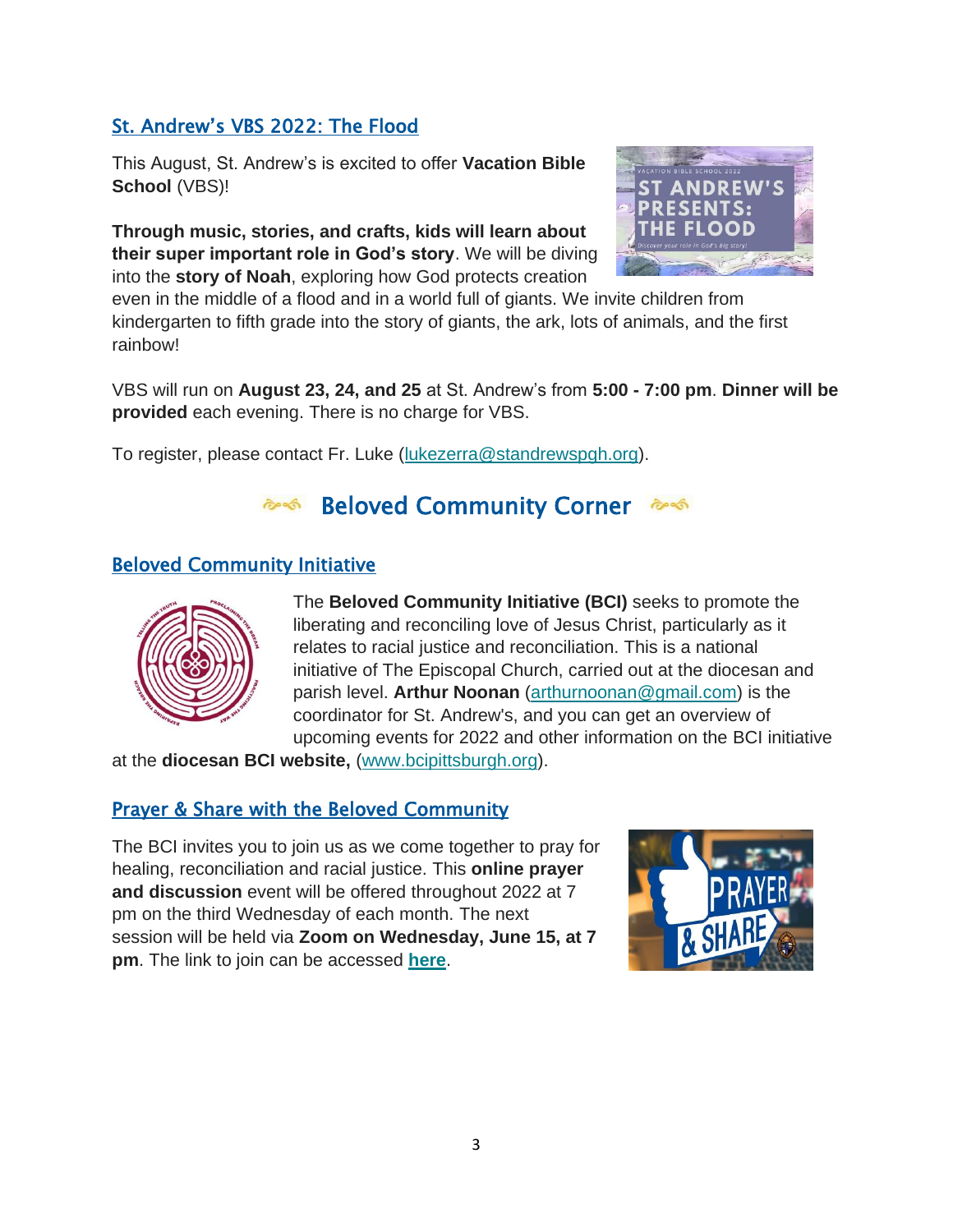# 200king Back

## Yard Sale Last Sunday